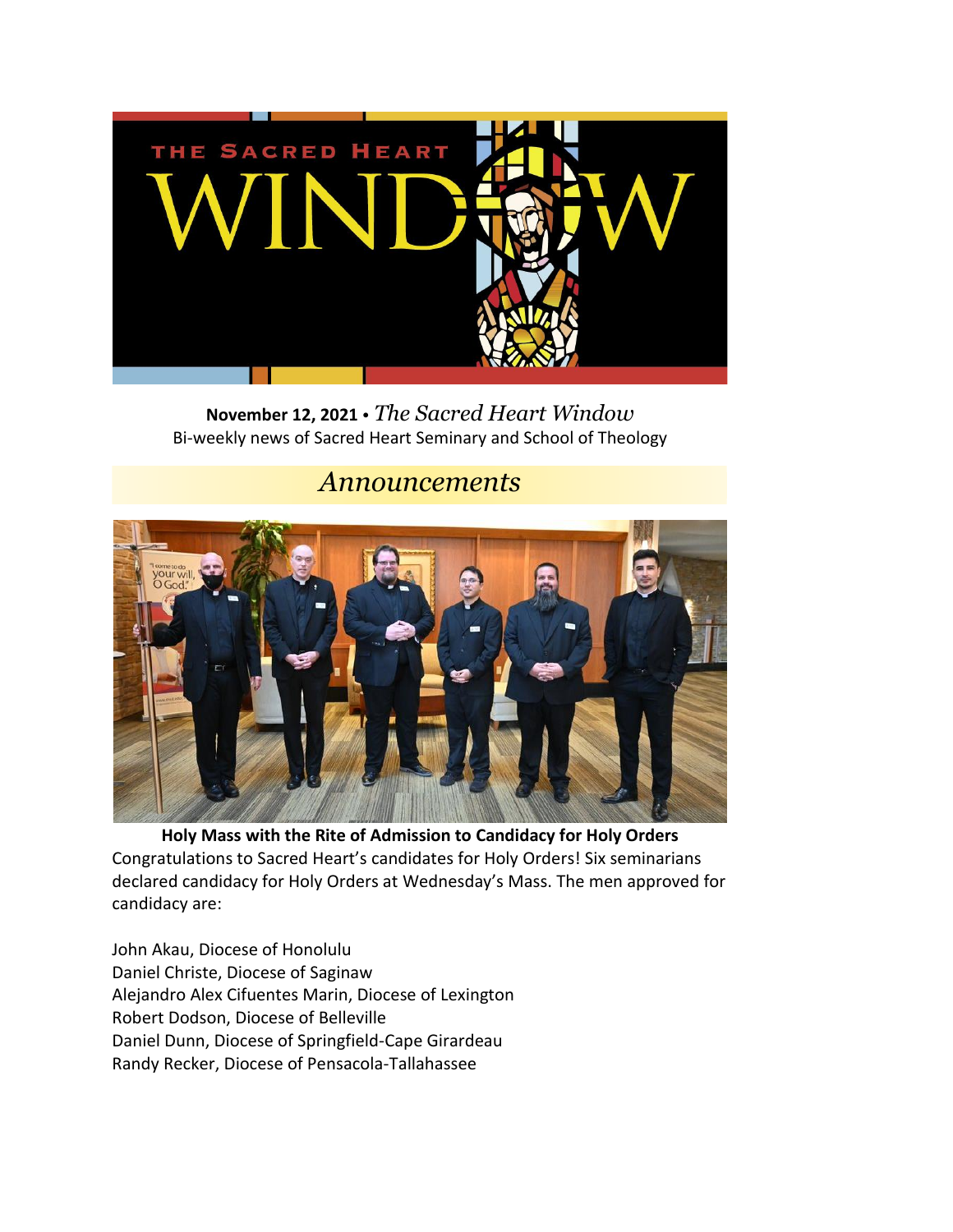May God who has begun the good work in you bring it to fulfillment!



**Heart to Heart #9 | Dr. Michael Brummond** Courtesy of Fridge Notes, weekly news of the US Province of the Priests of the Sacred Heart.

WHY GET MARRIED IN THE CHURCH? In the ninth of a series of "Heart to Heart" interviews, Fr. Vien Nguyen, SCJ, talks to Dr. Michael Brummond about the sacrament of marriage. Dr. Brummond is an associate professor of Systematic Theology at Sacred Heart Seminary and School of Theology. He is married and has two children. Dr. Brummond and his wife have also been active in marriage preparation in their parish.

To watch the full conversation that Dr. Michael Brummond had with Fr. Vien Nguyen, click [here.](https://www.youtube.com/watch?v=18UBH0g9gt4)



**Deacon Steve Kramer Presents at a Retreat and a Virtual Conference** Annual diocesan retreat for Milwaukee, Wisconsin**:** Between November 5-7, Deacon Steve Kramer gave the annual Diaconate retreat for the deacons of the Archdiocese of Milwaukee in addition to several members of the diocese of Madison, Wisconsin. The title of the retreat was "A Diaconal Response to Rebuilding Spirituality and Community in Our Time". He gave a total of four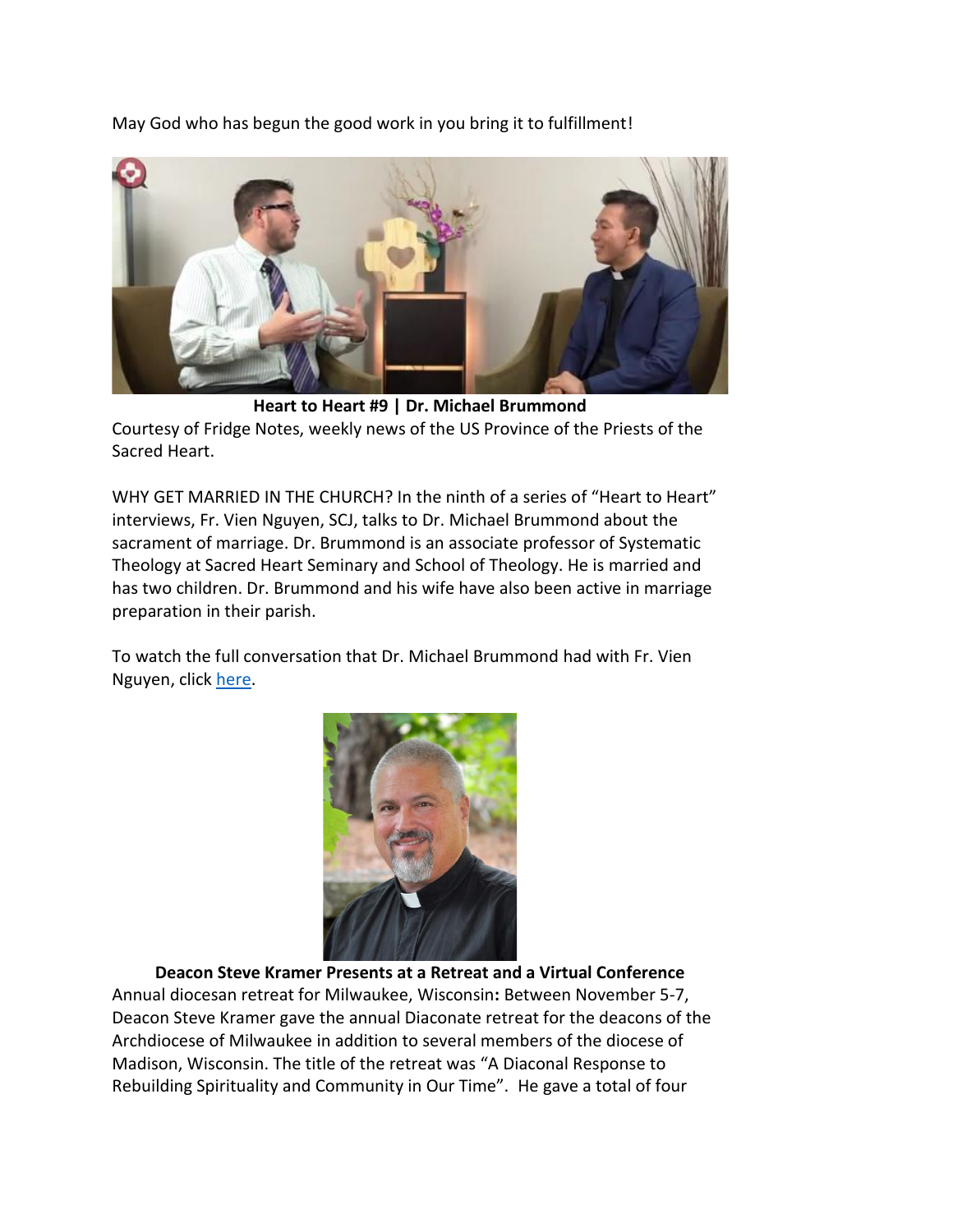presentations and preached the closing Mass. The retreat was held at the Redemptorist Retreat Center in Oconomowoc, WI. A total of 50 participants attended the retreat.

Virtual Catholic Conference Online Gathering for Permanent Deacons: Additionally, Deacon Steve presented at a virtual conference between November 5-7. The presentation was titled *Diaconate Preaching: The Necessity of "Shema"*. Shema is a Hebrew word that can be translated as; to hear, to listen, or to obey. Deuteronomy 6: 4-9 contains the basic principle of the whole Mosaic Law - that we must love God with our whole heart. This is the first and greatest commandment. The presentation explored how this important passage forms the deacon's preaching in light of his life within his family, workplace, and ministry. This was one of 25 (30 minute) virtual presentations given by various members of the national diaconate community.



Great work Deacon Steve!

**In Memory of Fr. David Link**

David Link began teaching at Notre Dame in 1970, and in 1975, he was appointed by Father Theodore Hesburgh as the eighth dean and professor of law at Notre Dame Law School. He served as dean from 1975 until 1999. He also served as the founding president and chancellor of the University of Notre Dame-Perth, Australia, as the founding dean of the law school at the University of St. Thomas in Minneapolis, Minnesota, and as the deputy vice chancellor and provost of the University of St. Augustine in South Africa. Dave Link was also the co-founder of the Center for the Homeless in South Bend.

As Dean, Dave Link coined the phrase, "A Different Kind of Lawyer."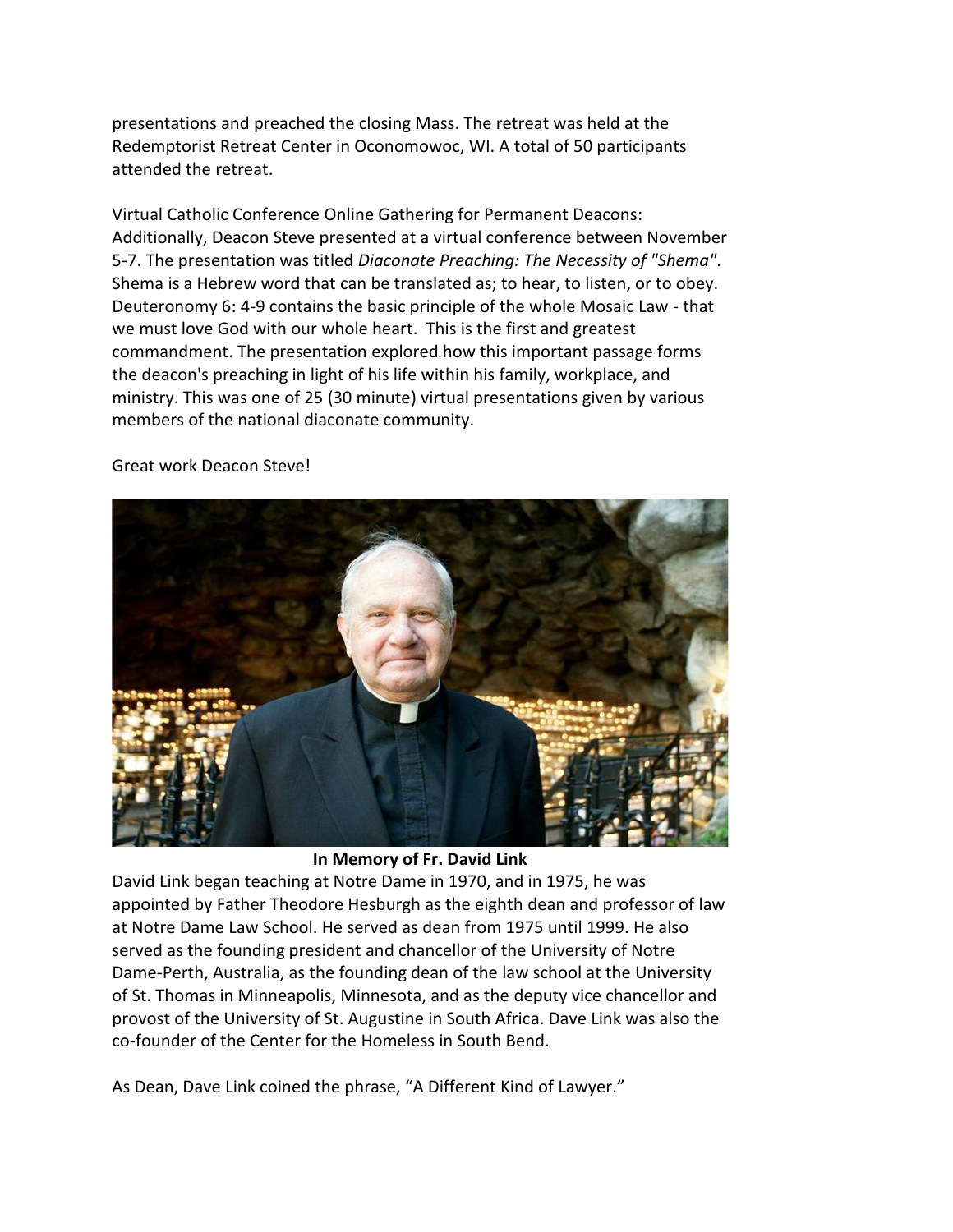After Barbara, his wife of 45 years, passed away in 2003, then Dean Emeritus Link followed the suggestion of President Emeritus Theodore Hesburgh and the call of the Holy Spirit when he entered the Sacred Heart School of Theology in Hales Corners, Wisconsin. He was ordained to priesthood in the Diocese of Gary, Indiana, on June 7, 2011, at the age of 71. As a priest, he dedicated himself to prison ministry, serving those incarcerated in the seven prisons of Northern Indiana.



**Publication Announcement: Dr. Mike Brummond**

It is Sacred Heart's pleasure to announce another new publication by Dr. Michael Brummond, Associate Professor of Systematic Studies and MA Director:

Brummond, Michael. 2021. "An 'Unwelcome' Change? Reflections on the New Translation of the Order of Baptism of Children." *Adoremus Bulletin,* 27, no. 3 (November).

The article can be found [here.](https://www.shsst.edu/wp-content/uploads/2021/11) Congratulations, Dr. Brummond!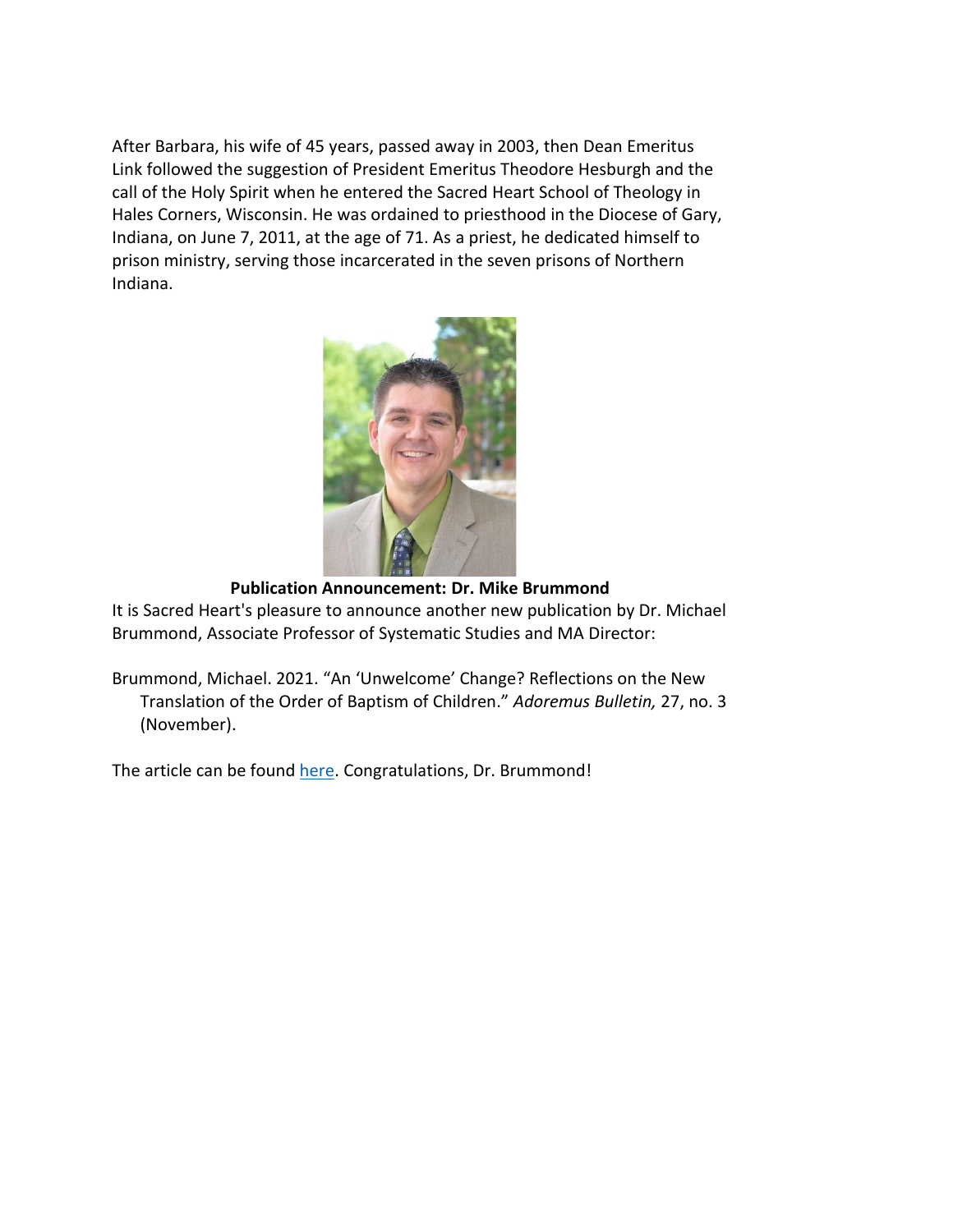

#### **Advent Project: Open Door Café Collection**

For this Advent, the SHSST community will be collecting NEW hoodies to donate to the Open Door Café's Christmas party. The Open Door Café is a ministry of the Cathedral of St. John the Evangelist, in downtown Milwaukee. Sacred Heart Cor Unum Alumnae Shanedra Johnson is the Director of Outreach Ministries, and faculty member Fr. José Gonzalez is the Associate Pastor at the Cathedral.

The Open Door Café serves people experiencing poverty, homelessness and hunger. Each day, the Open Door Café provides meals for about 50-75 people. You can learn more about the ministry at:

<https://www.stjohncathedral.org/index.php/odc/> and [https://catholicherald.org/catholic-herald/cathedral-continues-giving-aid-during](https://catholicherald.org/catholic-herald/cathedral-continues-giving-aid-during-crisis/)[crisis/.](https://catholicherald.org/catholic-herald/cathedral-continues-giving-aid-during-crisis/)

This year, the café will have a Christmas party for guests on December 11, 2021. Part of the gifts will include a hoodie to help keep people warm. *As a community, we hope to collect 400 NEW hoodies by December 3rd, 2021. All sizes are needed, child through adult, but mostly men size Large, XL and XXL. Any and all help you choose to provide is most appreciated.* Monetary donations can also be made, via check only, made payable to Sacred Heart Seminary and School of Theology, with "Open Door Café Hoodies" written in the memo line. A large, gift-wrapped box is in the SHSST lobby for the hoodies (just drop them in), and a donation box for checks will be on the front desk.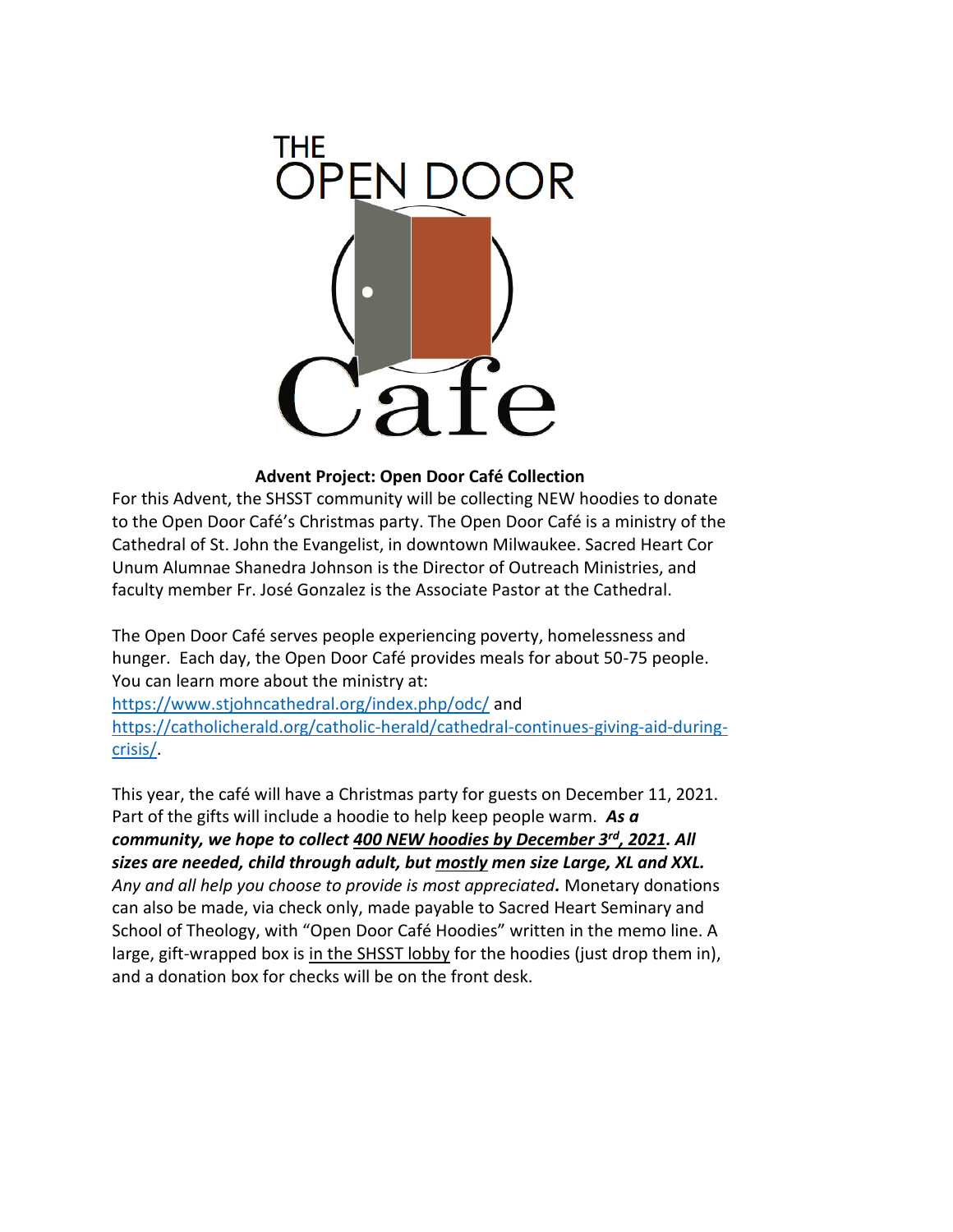

#### **W E D N E S D A Y E V E N I N G W E B I N A R S**

# What Jews Do When They Pray

**NOV. 17, 7:00-8:15 pm CST:** *Rabbi Scott Shafrin*

### Jeremiah, Isaiah, Ezekiel: Visions of the Hebrew

### **Prophets**

**DEC. 1, 7:00-8:15 pm CST:** *Rabbi Noah Chertkoff*

## Learn more and register: **[shsst.edu/lux-events](https://www.shsst.edu/lux-events/)**

## *Formation Corner*



**Day of Recollection**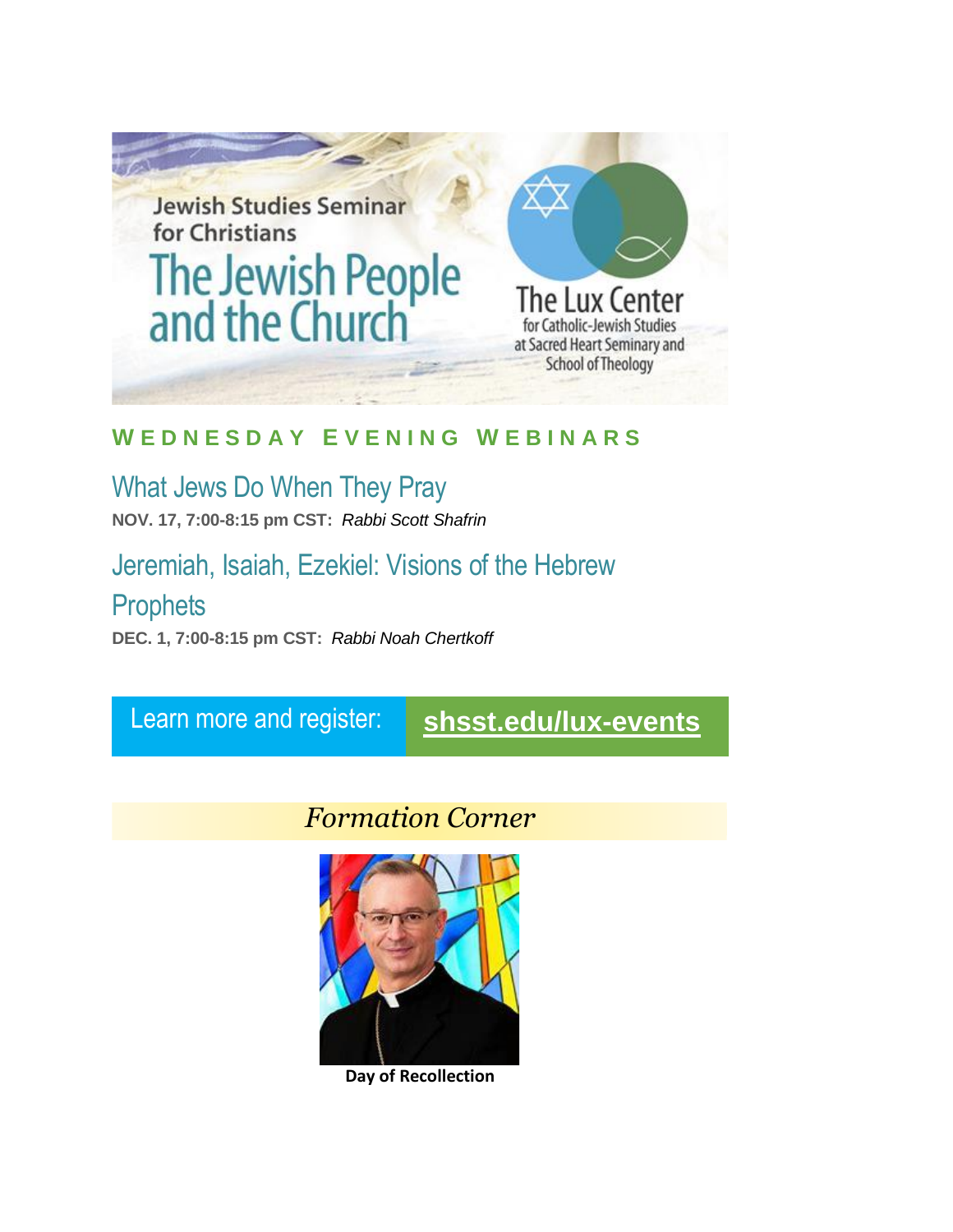On Wednesday November 3, Bishop Wayne Lobsinger, Auxiliary Bishop from the Diocese of Hamilton, ON, spoke to SHSST and SCJ seminarians for our second Day of Recollection this semester. The bishop spoke on the topic, "I will give you shepherds according to my own heart." He offered insights as a pastor from the perspective of the four gospel writers in morning and afternoon sessions as well as a homily during the Solemn Mass at 11 AM. The Days of Recollection are part of the Spiritual and Pastoral Dimensions of our implementation of the Program of Priestly Formation. Bishop Lobsinger serves as well as the diocesan Vocation Director and spent Thursday on a sponsor visit, meeting with members of the administration and sitting in on a class attended by Jonathan Reitzel, seminarian sponsored by the Diocese of Hamilton.

Our next All-School Day of Recollection will be presented Ash Wednesday March 2, 2022, led by Bishop William Wack, Bishop of the Diocese of Pensacola-Tallahassee.

### *Looking Forward*

- **Nov. 17** The Lux Center: Jewish Studies Seminar
- **Nov. 25** Thanksgiving Day: Employee Holiday
- **Nov. 26** Employee Holiday
- **Dec. 1** The Lux Center: Jewish Studies Seminar
- **Dec. 8** Immaculate Conception: Non-School Day, Employee Holiday
- **Dec. 10** Christmas Social
- **Dec. 12** Our Lady Guadalupe
- **Dec. 14** SHSST Last Day of Classes
- **Dec. 15** SHSST Christmas Break Begins
- **Dec. 23-24** Employee Holiday
- **Dec. 25** Christmas: Employee Holiday
- **Dec. 31** New Year's Eve: Employee Holiday
- **Jan. 01** New Year's Day: Employee Holiday



**YOUR SEMINARY:** *Specialized formation for a universal Church*

**Sacred Heart Seminary and School of Theology [www.shsst.edu](http://www.shsst.edu/)** | **414-425-8300**